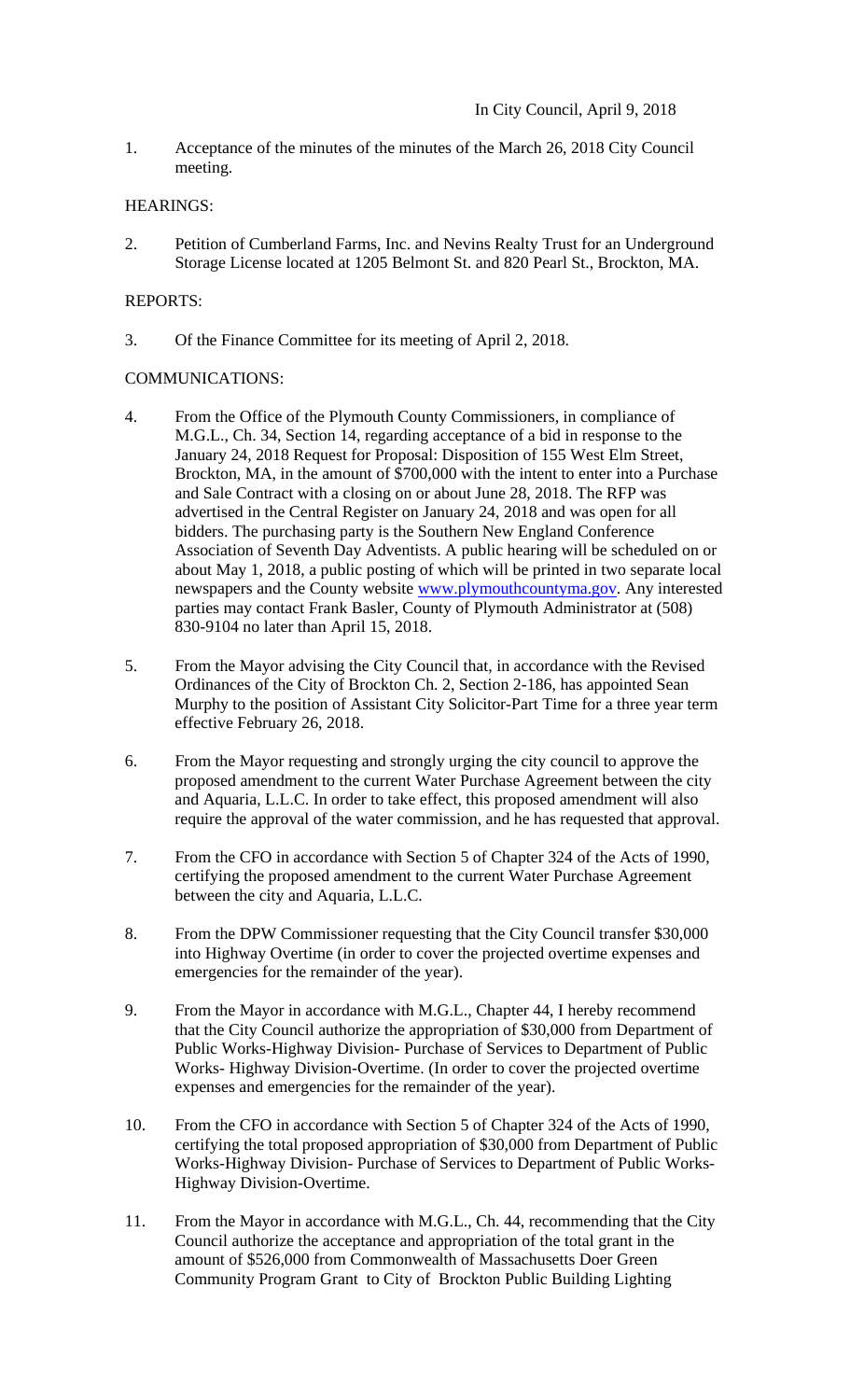Improvement Upgrade Projects. He further recommends that the City Council authorize the application of all utility incentives to the project, in the anticipated amount of \$188,965, in order to help pay further total project costs, which are expected to be \$705,849. This project will apply grant funds and utility incentives to reduce energy consumption and lighting costs in ten city public Schools. These schools, in order of anticipated savings/costs, are: Brockton High School, North Middle School, Downey School, East Middle School, Ashfield School, Hancock School, Kennedy School, Gilmore School, Huntington School, and Keith School. As he indicated, the anticipated project costs total \$705,849, to be financed by part of the grant award at \$516,884, and the utility incentives at \$188,965. The remaining portion of the grant in the amount of \$9,116 is reserved for contingencies. The total of anticipated project savings in electricity costs is \$55,490. The project will be performed by Guardian Energy Management Solutions. He is also requesting it be adopted under suspension of the rules, in order to initiate this project during school vacation.

- 12. From the CFO in accordance with Section 5 of Chapter 324 of the Acts of 1990, certifying the appropriation of \$526,000 from Commonwealth of Massachusetts Doer Green Community Program Grant to City of Brockton Public Building Lighting Improvement Upgrade Projects, along with the proposed authorization to apply all utility incentives in the project to its costs.
- 13. From the Chief of The Brockton Fire Department requesting the acceptance of a donation of \$300 from Harbor One Bank to City of Brockton-Fire Department. The funds are to use in the areas of youth, education, and prevention by the Fire Education Officer to assist in delivering the message of Fire Safety to the students of Brockton.
- 14. From the Mayor in accordance with M.G. L., Ch. 44, recommending that the City Council authorize the acceptance of the donation of \$300 from Harbor One Bank to City of Brockton-Fire Department. The fire department intends to use funds in the areas of youth, education, and prevention
- 15. From the CFO in accordance with Section 5 of Ch. 324 of the Acts of 1990, certifying the proposed donation of \$300 from Harbor One Bank to City of Brockton-Fire Department.
- 16. From the Superintendent of Parks requesting the acceptance and expenditure of the appropriation from the Commonwealth of Massachusetts of \$100,000 for improvements to Hancock Playground.
- 17. From the Mayor in accordance with M.G. L., Ch. 44, recommending that the City Council authorize the acceptance and expenditure of the total grant in the amount of \$100,000 from Commonwealth of Massachusetts Department of Conservation and Recreation-Hancock Park Grant to City of Brockton Parks and Recreation- Hancock Park Grant Fund. This funding will be used to make improvements to Hancock Playground. There is no match required.
- 18. From the CFO in accordance with Section 5 of Ch. 324 of the Acts of 1990, certifying the proposed appropriation of \$100,000 from Commonwealth of Massachusetts Department of Conservation and Recreation-Hancock Park Grant to City of Brockton Parks and Recreation-Hancock Park Grant Fund..
- 19. From the library Director requesting the transfer of the \$6,440.00 from the library night Differential to library Overtime (in order to cover unforeseen overtime costs incurred when both library custodians retired with little notice). City hall custodians, working overtime, capably kept the library's three branches clean and in good order as we interviewed and hired two replacements. The process of hiring two custodians took roughly two months.
- 20. From the Mayor in accordance with M.G. L., Ch. 44, recommending that the City Council authorize the acceptance of the appropriation of \$6,440 from Library-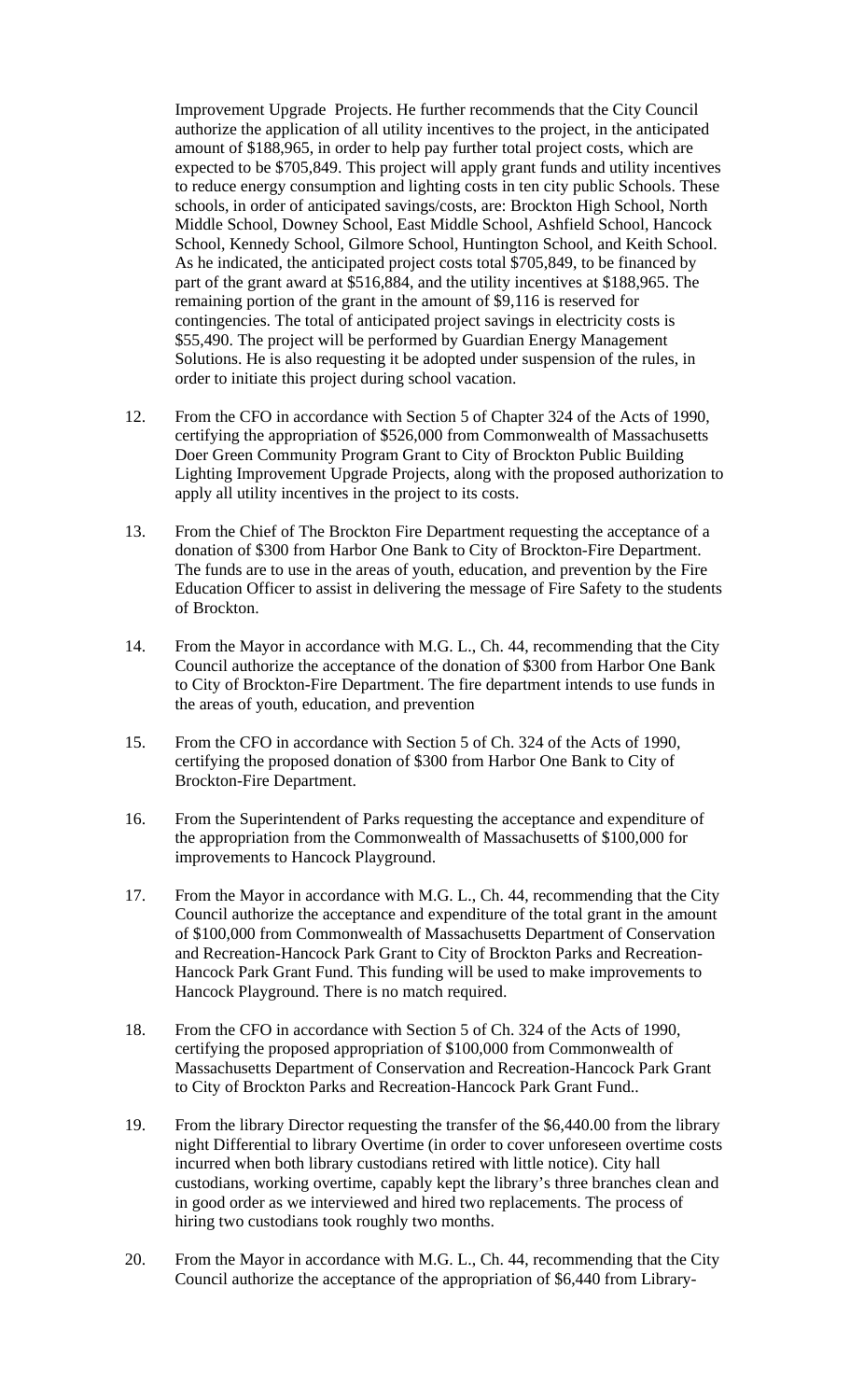Personal Services other then overtime to Library-Personal Services overtime. In order to cover unforeseen overtime costs for the remainder of the fiscal year due to two custodians retiring unexpectedly in August and September of 2017.

- 21. From the CFO in accordance with Section 5 of Ch. 324 of the Acts of 1990, certifying the proposed appropriation of \$6,440 from Library-Personal services other than overtime to Library-Personal Services overtime.
- 22. From the Mayor in accordance with M.G. L., Ch. 44, recommending that the City Council authorize the acceptance of the appropriation of \$2,779,027 from US Department of Housing and Urban Development (HUD) Lead Hazard Control Grant to Lead Hazard Control Grant Fund (VIA The Brockton Redevelopment Authority (BRA). In order to provide the City with financial assistance in lead hazard control. This grant per HUD award is to be administrated by the BRA through its executive Director Robert Jenkins as grant project manager. There is a match required of \$277,903 to be satisfied by CDBG funds through his commitment to HUD by letter, dated 4/2/18.
- 23. From the CFO in accordance with Section 5 of Ch. 324 of the Acts of 1990, certifying the proposed appropriation of \$2,779,027 from US Department of Housing and Urban Development (HUD) Lead Hazard Control Grant to Lead Hazard Control Grant Fund (VIA The Brockton Redevelopment Authority (BRA). This grant is to be administrated by the Brockton Redevelopment Authority with Executive Director Robert Jenkins as project manager, per the HUD award. The match of \$277,903 has been committed by the Mayor from CDBG funds.

### UNFINISHED BUSINESS:

- 24. An Ordinance Amending Article II, Section 25 of the Revised Ordinances of the City of Brockton. Be it ordained by the City Council of the City of Brockton, that Section 2-25 of the City Ordinances be revised as follows: Sec. 2-25. - Regular meetings. Revised. (FAVORABLE) (IN CITY COUNCIL MARCH 26, 2018, PASSED TO A THIRD READING, BY A HAND VOTE).
- 25. An Ordinance Amending Chapter 17, Article IV, Division 2, Historical District Commission and Division 3, Certificates of Appropriateness Nonapplicability, or Hardship. (FAVORABLE) (IN CITY COUNCIL MARCH 26, 2018, PASSED TO A THIRD READING, BY A HAND VOTE).
- 26. Order: Acceptance of M.G.L Chapter 64N, Section 3 Local Option Tax Of Marijuana Products be it ordered by the City Council of the City of Brockton to accept the provisions of Section 3 of Chapter 64N of the General Laws, empowering the City of Brockton to implement a three (3%) tax upon the sale or transfer of marijuana or marijuana products by a marijuana retailer operating within the City of Brockton. (FAVORABLE)
- 27. Appropriation of the total donation in the amount of \$2.090.00 From: Campello Business Association To: City of Brockton-Police Department-SRT Unit. (FAVORABLE)
- 28. Ordered: That the common necessary and convenience of the inhabitants of the City of Brockton require the laying out and acceptance of an Easement Deed from Stergio M. Dalkouras for the benefit of the City of Brockton for high way purposes only.(for the purpose of accessing Lot 1, Lot 2, Lot 3 and Lot 4) (Linwood St.) (FAVORABLE)
- 29. Order: Moratorium to prohibit retail stores from operating, and preventing any business license to issue in the City of Brockton relative to the sale of recreational marijuana. (FAVORABLE AS AMENDED)